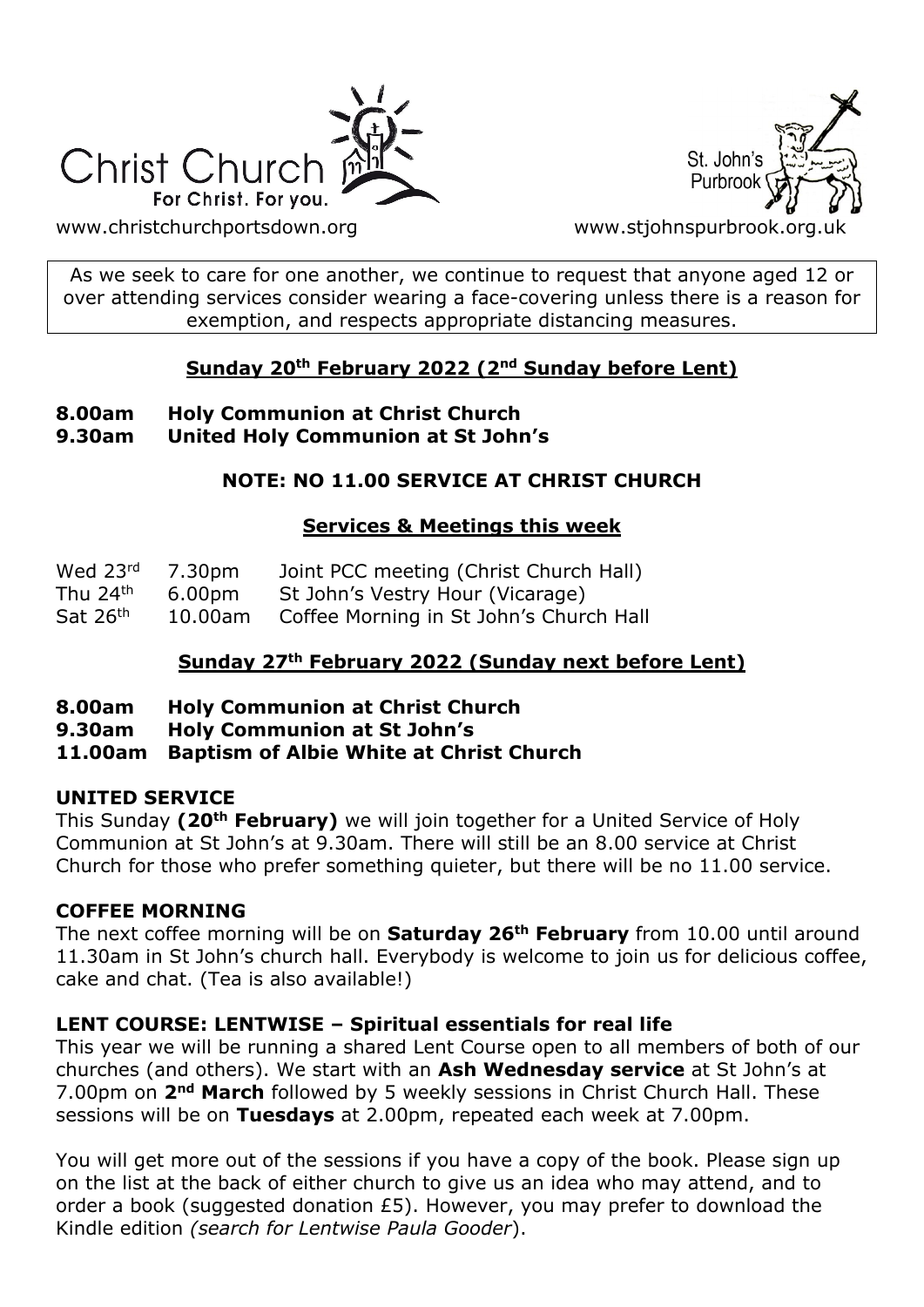### **CONFIRMATION**

If you would like to be part of a group preparing for Confirmation, please speak to Revd Andy. This is open to young people of secondary school age and adults of any age.

#### **WEBMASTER**

Could you be our next webmaster? Matt Doe has done a wonderful job in this capacity for the last eight years at Christ Church and, more recently, at St John's, but it is now time for someone else to take over. You do not need to be a website designer or programmer but you will need to be competent using a computer and have plenty of initiative. Speak to Matt if you would like to know more.

| <b>CONTACTS</b>     |                                            |  |  |
|---------------------|--------------------------------------------|--|--|
| <b>Vicar</b>        | Revd Andy Wilson (day off Monday)          |  |  |
|                     | vicar@christchurchportsdown.org            |  |  |
|                     | purbrookvicar@gmail.com                    |  |  |
| Curate              | Revd Matt Grove (day off Saturday)         |  |  |
|                     | matt.grove@christchurchportsdown.org       |  |  |
| Churchwarden        | <b>Stephen Anderson</b>                    |  |  |
| <b>CCP</b>          | stephen.anderson@christchurchportsdown.org |  |  |
| Churchwarden        | <b>Karina Golledge</b>                     |  |  |
| <b>CCP</b>          | thegolledges@btinternet.com                |  |  |
| Churchwarden        | <b>Bill Jeffery</b>                        |  |  |
| <b>SJP</b>          | purbrookchurch@qmail.com                   |  |  |
| <b>Hall Manager</b> | Jacqui Wilson                              |  |  |
| <b>CCP</b>          | hall.manager@christchurchportsdown.org     |  |  |
| Website             | <b>Matt Doe</b>                            |  |  |
|                     | webmaster@christchurchportsdown.org        |  |  |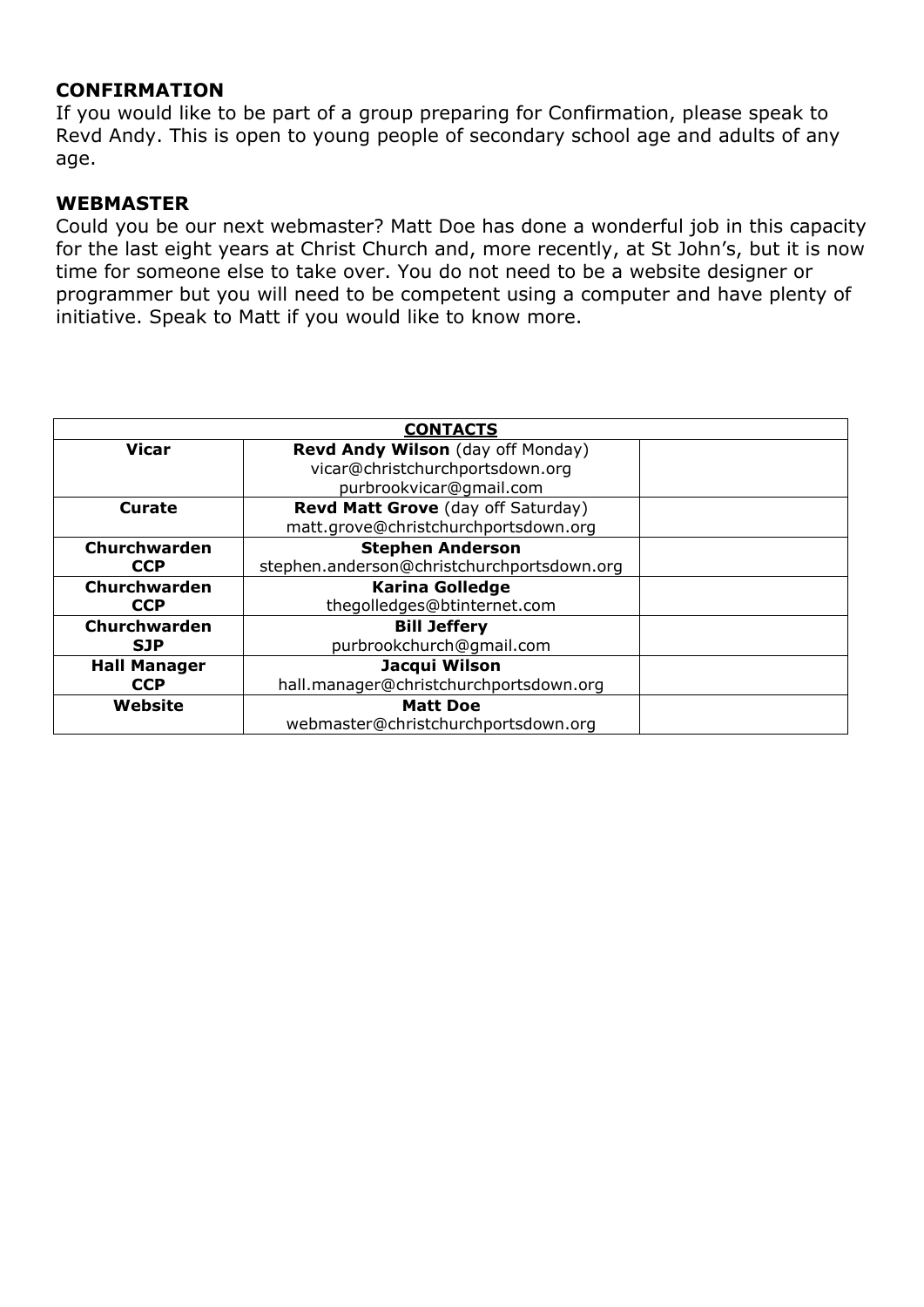# **Sunday 20 February 2022**

2nd Sunday before Lent

# **Collect**

Almighty God, you have created the heavens and the earth and made us in your own image: teach us to discern your hand in all your works and your likeness in all your children; through Jesus Christ your Son our Lord, who with you and the Holy Spirit reigns supreme over all things, now and for ever.

### **Genesis 2.4b–9, 15–25**

<sup>4b</sup> In the day that the Lord God made the earth and the heavens, <sup>5</sup> when no plant of the field was yet in the earth and no herb of the field had yet sprung up—for the Lord God had not caused it to rain upon the earth, and there was no one to till the ground;  $6$  but a stream would rise from the earth, and water the whole face of the ground—  $7$ then the Lord God formed man from the dust of the ground, and breathed into his nostrils the breath of life; and the man became a living being. <sup>8</sup> And the Lord God planted a garden in Eden, in the east; and there he put the man whom he had formed. <sup>9</sup> Out of the ground the Lord God made to grow every tree that is pleasant to the sight and good for food, the tree of life also in the midst of the garden, and the tree of the knowledge of good and evil.

 $15$  The Lord God took the man and put him in the garden of Eden to till it and keep it. <sup>16</sup> And the Lord God commanded the man, 'You may freely eat of every tree of the garden;  $17$  but of the tree of the knowledge of good and evil you shall not eat, for in the day that you eat of it you shall die.'

 $18$  Then the Lord God said, 'It is not good that the man should be alone; I will make him a helper as his partner.<sup>' 19</sup> So out of the ground the Lord God formed every animal of the field and every bird of the air, and brought them to the man to see what he would call them; and whatever the man called each living creature, that was its name. <sup>20</sup>The man gave names to all cattle, and to the birds of the air, and to every animal of the field; but for the man there was not found a helper as his partner.  $21$  So the Lord God caused a deep sleep to fall upon the man, and he slept; then he took one of his ribs and closed up its place with flesh. <sup>22</sup> And the rib that the Lord God had taken from the man he made into a woman and brought her to the man.  $23$  Then the man said,

'This at last is bone of my bones and flesh of my flesh;

this one shall be called Woman, for out of Man this one was taken.'

 $24$ Therefore a man leaves his father and his mother and clings to his wife, and they become one flesh. <sup>25</sup> And the man and his wife were both naked, and were not ashamed.

*This is the word of the Lord. Thanks be to God.*